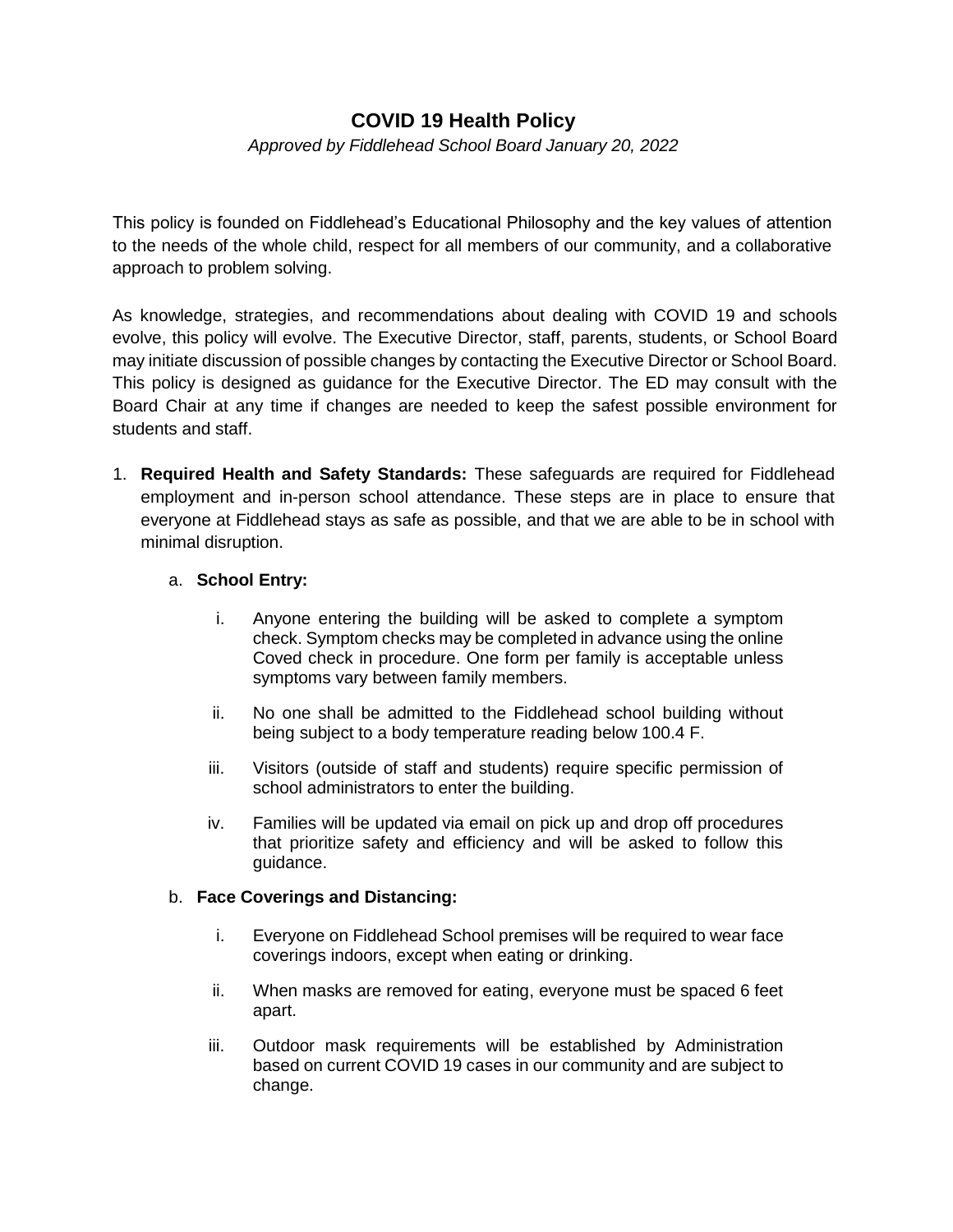- iv. Neck gaiters and exhale port style face masks are not satisfactory face coverings.
- v. Students will be instructed and supported about physical distancing practices during the school day. Fiddlehead school will use behavior support to model and encourage physical distancing behaviors.
- 2. **Covid Response Plan:** In the event that a Fiddlehead staff or student is exposed to, shows symptoms of, or is diagnosed with COVID-19, the following steps will be taken. The Fiddlehead School response to instances of COVID-19 connected to the school will be guided by data; the level of disease present in the communities that the Fiddlehead School serves; Maine Department of Education guidelines; and Maine Centers for Disease Control guidelines.

For the purposes of this response plan, we use the following definitions:

**Positive case of COVID-19:** A positive antigen or molecular COVID-19 test.

**COVID symptoms:** The symptoms or combination of symptoms listed on the latest CDC COVID Symptom checklist. (Found [here\)](https://www.cdc.gov/coronavirus/2019-ncov/symptoms-testing/symptoms.html)

**Evidence of a negative test for COVID-19**: The student or staff member has provided actual results of the test or produced a note from their health care provider that CDC criteria for being negative for COVID 19 have been met.

**Close contact**: Someone who was less than 6' away from an infected person (laboratory confirmed or a clinical diagnosis), for a cumulative total of 15 minutes or more over a 24 hour period.

**Up to date vaccination:** While a person is fully vaccinated after one Johnson & Johnson shot or two Pfizer or Moderna doses, being *up to date* on vaccination means meeting one of the three criteria listed below. This list is subject to change and will be kept current:

- You have received a Booster immunization dose;
- You have completed the primary series of Pfizer or Moderna series in the last 6 months; or
- You have completed the J&J vaccine within the last 2 months

All determinations of the proper response of any report of a case of COVID-19 connected to Fiddlehead School shall be made by the Fiddlehead School Board of Directors and/or its Executive Committee. The guidelines for response to COVID connected to the Fiddlehead School will be as follows:

**Event Response**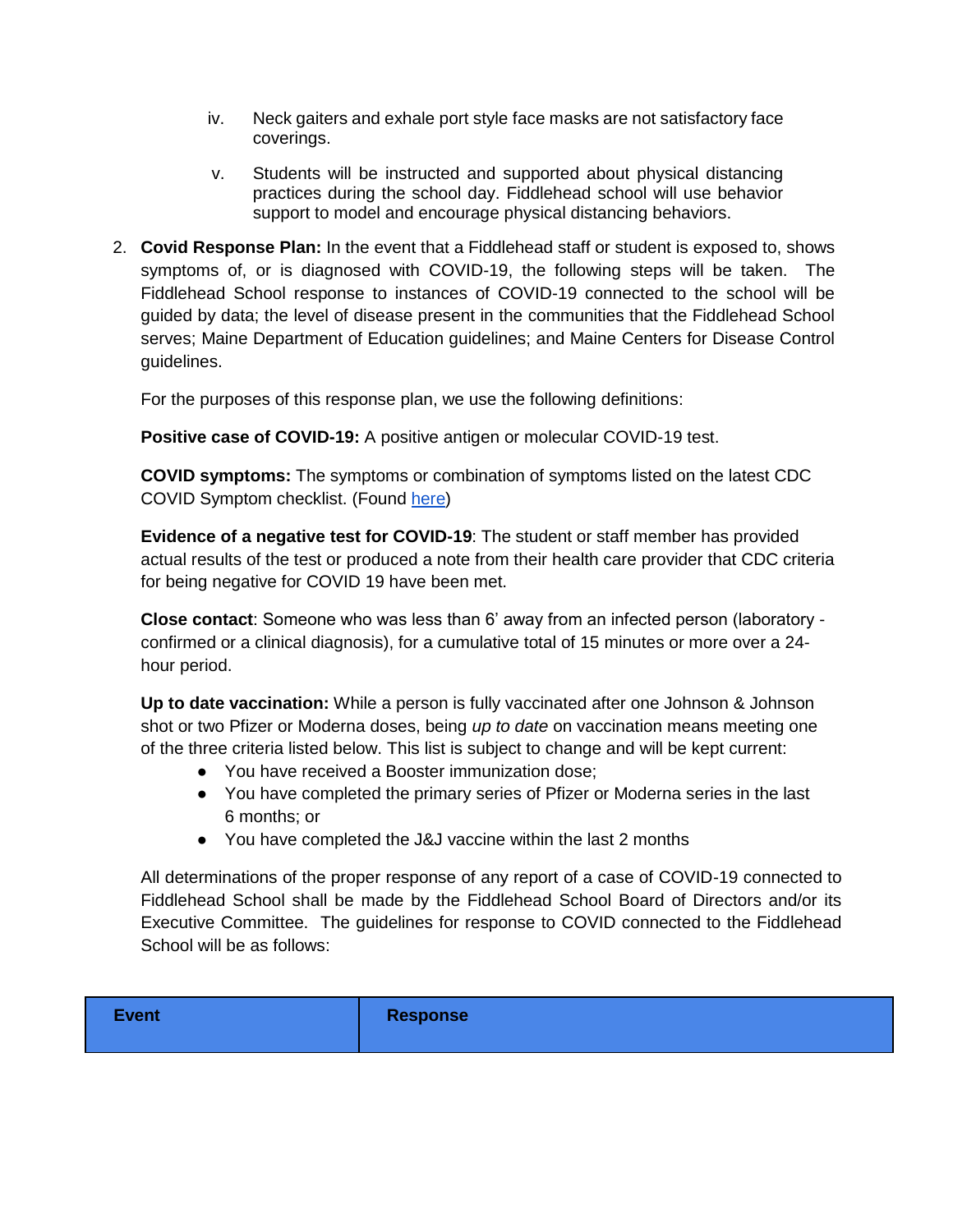| <b>Outside Close Contact:</b>                                                                                                                                  | Those with up to date vaccinations may continue to attend<br>school.                                                                                                                                                                                                   |
|----------------------------------------------------------------------------------------------------------------------------------------------------------------|------------------------------------------------------------------------------------------------------------------------------------------------------------------------------------------------------------------------------------------------------------------------|
| A staff or student has had<br><b>CLOSE</b> contact with a<br>positive Covid-19 case<br>outside of the school (family<br>member, friend, coworker,<br>$etc.$ ). | Those without updated vaccination who participate in pool<br>testing need to quarantine for 5 days.                                                                                                                                                                    |
|                                                                                                                                                                | Those without updated vaccination who do NOT participate<br>in pool testing need to quarantine for 5 days.                                                                                                                                                             |
|                                                                                                                                                                | All close contacts should test 5 to 7 days after exposure.                                                                                                                                                                                                             |
| <b>Household Close Contact:</b><br>A staff or student has                                                                                                      | Quarantine actions may vary based on the situation.<br>Please reach out to the school nurse if someone inside<br>your living quarters tests positive.                                                                                                                  |
| <b>CLOSE contact with</b><br>someone who shares the<br>same household (family<br>member, roommate, etc.)<br>who has tested positive for<br>COVID-19.           | If a staff or student is up to date on vaccination and is able<br>to fully isolate* from the positive person, they may continue<br>to come to school.                                                                                                                  |
|                                                                                                                                                                | If a staff or student is not up to date on<br>Vaccinations and is not able to fully isolate* from the<br>individual testing positive within the living quarters, they will<br>need to<br>quarantine for 12 days and test for 2 additional days<br>when back at school. |
|                                                                                                                                                                | Test 5 - 7 days after exposures (a negative test does not<br>change the quarantine).                                                                                                                                                                                   |
|                                                                                                                                                                | *Full isolation means not sharing<br>bathroom/kitchen/living space.                                                                                                                                                                                                    |
| <b>Student/Staff Testing</b><br><b>Positive for COVID:</b><br>A student or staff member<br>who has been in the building                                        | Students and staff who test positive for COVID-19 will<br>quarantine for eight (8) days from the positive test or from the<br>first day of symptoms, whichever comes first. Testing is<br>recommended as soon as possible with onset of symptoms.                      |
| reports a positive COVID-19<br>test to the school.                                                                                                             | Prior to returning to school, students and staff are required to<br>check in with the administration or school nurse. If the<br>circumstances warrant, the isolation period may be extended to<br>ensure health and safety of students and staff.                      |
|                                                                                                                                                                | Note: an individual confirmed having COVID does not need to<br>quarantine if exposed at any time during the 90-day period<br>following initial quarantine, regardless of vaccination status.                                                                           |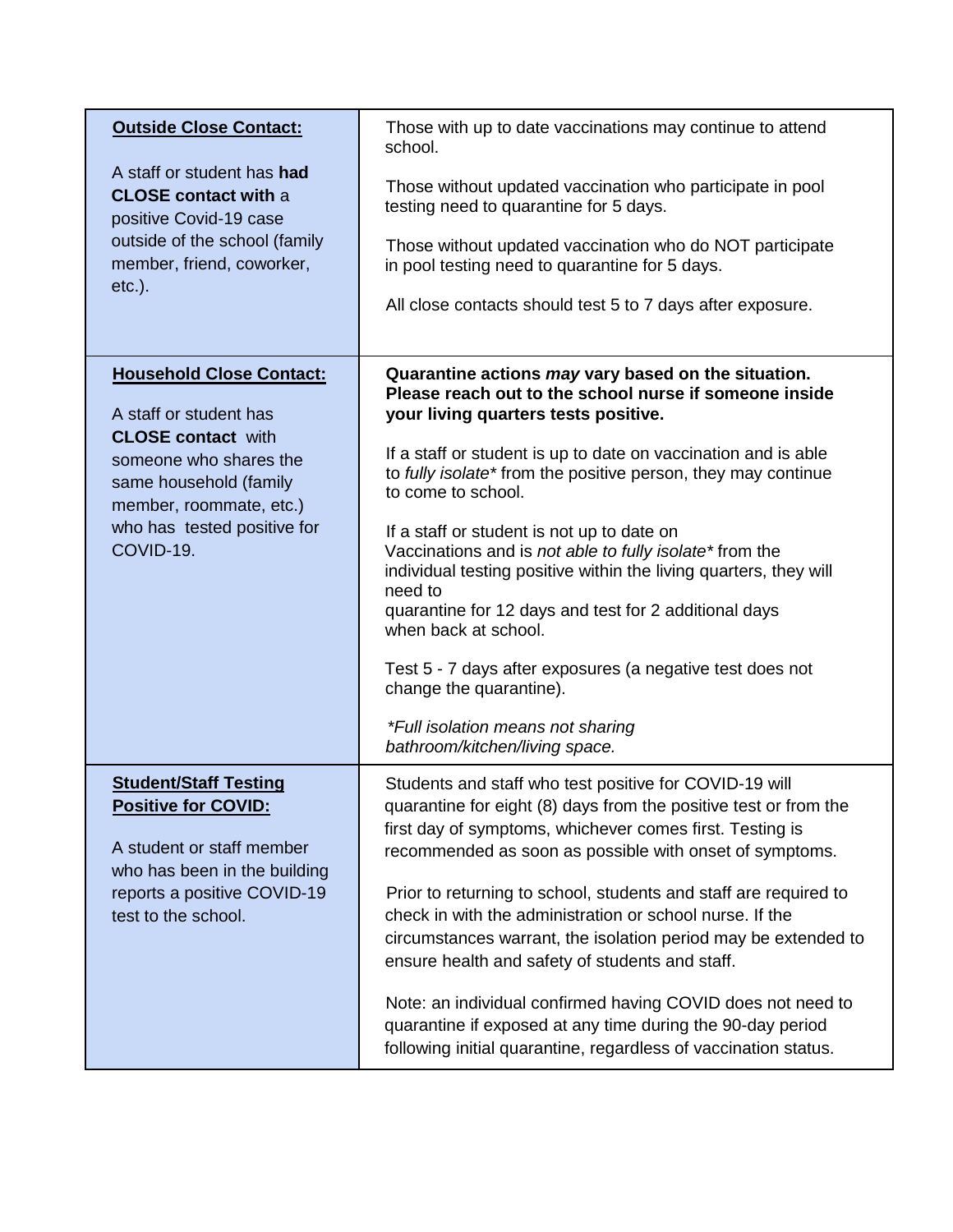| <b>Multiple Confirmed</b><br><b>Cases of COVID-19:</b>                                                           | The school will follow the same steps indicated for a single<br>case above.                                                                                                                                                                                                                                                                                                                                                                       |
|------------------------------------------------------------------------------------------------------------------|---------------------------------------------------------------------------------------------------------------------------------------------------------------------------------------------------------------------------------------------------------------------------------------------------------------------------------------------------------------------------------------------------------------------------------------------------|
| More than one student or<br>staff member who has been<br>in the building reports a<br>positive COVID test to the | In addition, the Board of Directors and<br>Administration will consider the level of response and closure<br>necessary for the health of the school.<br>If a single classroom has 3 or more members identified with                                                                                                                                                                                                                               |
| school.                                                                                                          | positive case of COVID-19 within an 8- day period, the school<br>may choose to have the entire class quarantined and remote<br>learning will be put in place for a period of up to eight days,<br>longer if warranted. The school will ask individuals to test 5-7<br>days after exposure. Upon return to School, pooled testing will<br>continue as scheduled, eliminating the COVID-19 positive<br>individuals from pooled testing for 90 days. |
| <b>Positive Result in a pooled</b><br><u>test</u>                                                                | If pooled testing results are positive, pooled members are tested<br>individually at school using the BinaxNOW rapid antigen test.                                                                                                                                                                                                                                                                                                                |
|                                                                                                                  | Any individuals testing positive will stay home and isolate for<br>eight days. Other students in pooled testing will remain in school<br>and be retested five to seven days after exposure.                                                                                                                                                                                                                                                       |
|                                                                                                                  | Those individuals not in pooled testing will be removed<br>immediately and will be quarantined for five days. They will be<br>allowed back to school as long as they are symptom free AND<br>show proof of a negative test.                                                                                                                                                                                                                       |
| <b>Heightened Community</b><br><b>Transmission in</b><br><b>Catchment Area:</b><br>An instance in which there    | Fiddlehead Board of Directors will assess the status of<br>COVID-19 in our community utilizing guidance from the<br>Department of Education and Centers for Disease Control. A<br>change in the community spread may indicate a move to<br>remote learning.                                                                                                                                                                                       |
| are no confirmed or<br>presumptive COVID-19 cases<br>at Fiddlehead but the cases                                 |                                                                                                                                                                                                                                                                                                                                                                                                                                                   |
| in the community have<br>increased substantially.                                                                |                                                                                                                                                                                                                                                                                                                                                                                                                                                   |
| <b>Travel</b>                                                                                                    | If a student or staff member travels outside of New England<br>they will be required to have proof of a negative test, regardless<br>of vaccination status.                                                                                                                                                                                                                                                                                       |